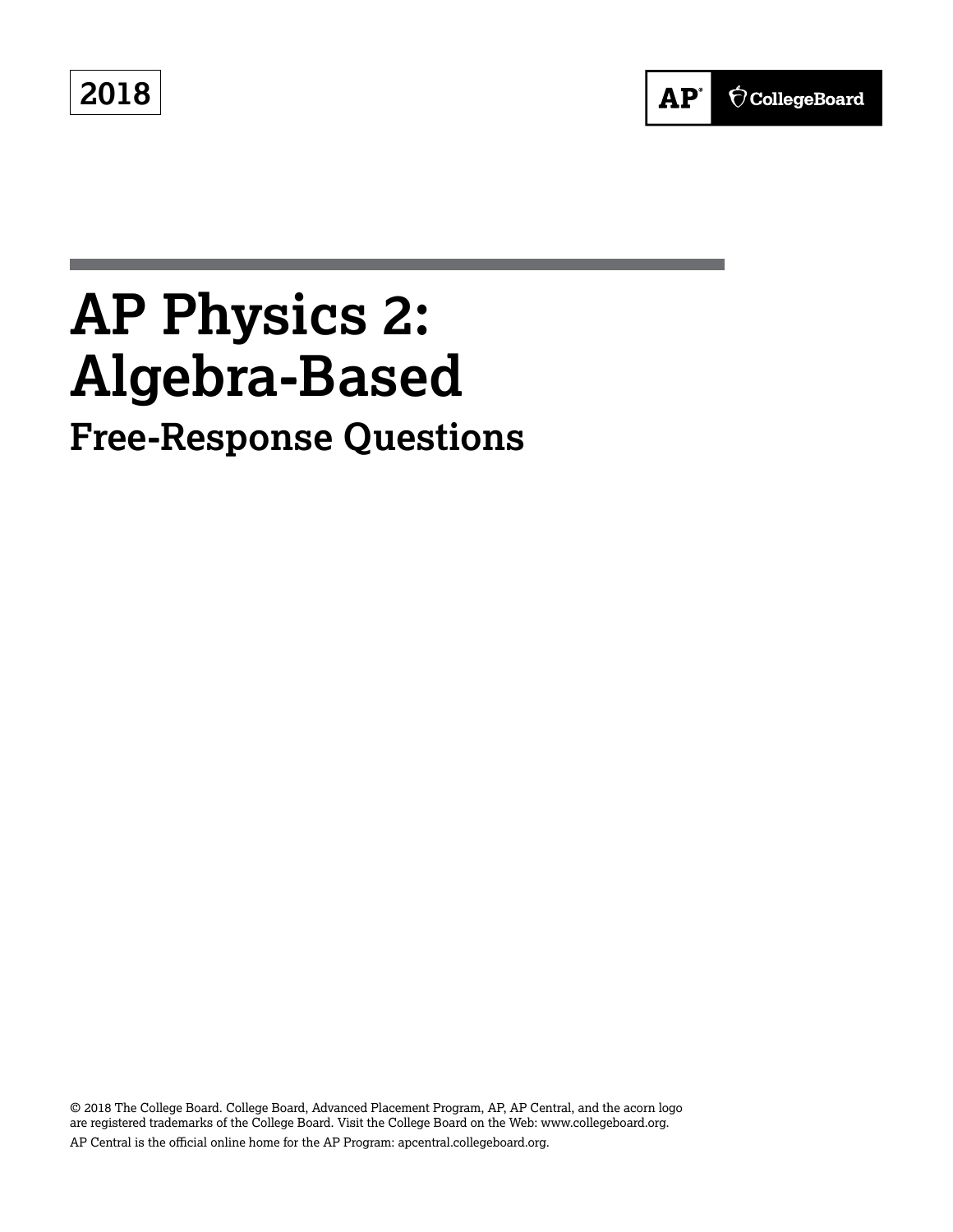|                                                                  | CONSTANTS AND CONVERSION FACTORS                                                                          |
|------------------------------------------------------------------|-----------------------------------------------------------------------------------------------------------|
| Proton mass, $m_p = 1.67 \times 10^{-27}$ kg                     | $e = 1.60 \times 10^{-19}$ C<br>Electron charge magnitude,                                                |
| Neutron mass, $m_n = 1.67 \times 10^{-27}$ kg                    | 1 electron volt, $1 \text{ eV} = 1.60 \times 10^{-19} \text{ J}$                                          |
| Electron mass, $m_e = 9.11 \times 10^{-31}$ kg                   | $c = 3.00 \times 10^8$ m/s<br>Speed of light,                                                             |
| Avogadro's number, $N_0 = 6.02 \times 10^{23}$ mol <sup>-1</sup> | Universal gravitational<br>$G = 6.67 \times 10^{-11} \text{ m}^3/\text{kg} \cdot \text{s}^2$<br>constant. |
| Universal gas constant, $R = 8.31 \text{ J/(mol·K)}$             | Acceleration due to gravity<br>$g = 9.8 \text{ m/s}^2$<br>at Earth's surface,                             |
| Boltzmann's constant, $k_B = 1.38 \times 10^{-23} \text{ J/K}$   |                                                                                                           |
| 1 unified atomic mass unit,                                      | $1 u = 1.66 \times 10^{-27}$ kg = 931 MeV/ $c^2$                                                          |
| Planck's constant,                                               | $h = 6.63 \times 10^{-34}$ J·s = 4.14 $\times 10^{-15}$ eV·s                                              |
|                                                                  | $hc = 1.99 \times 10^{-25}$ J·m = $1.24 \times 10^{3}$ eV·nm                                              |
| Vacuum permittivity,                                             | $\varepsilon_0 = 8.85 \times 10^{-12} \text{ C}^2/\text{N} \cdot \text{m}^2$                              |
|                                                                  | Coulomb's law constant, $k = 1/4\pi\varepsilon_0 = 9.0 \times 10^9 \text{ N} \cdot \text{m}^2/\text{C}^2$ |
| Vacuum permeability,                                             | $\mu_0 = 4\pi \times 10^{-7}$ (T.m)/A                                                                     |
|                                                                  | Magnetic constant, $k' = \mu_0/4\pi = 1 \times 10^{-7}$ (T-m)/A                                           |
| 1 atmosphere pressure,                                           | $1 \text{ atm} = 1.0 \times 10^5 \text{ N/m}^2 = 1.0 \times 10^5 \text{ Pa}$                              |

|                        | meter.    | m  | mole,   | mol | watt,    | W  | farad,          | F            |
|------------------------|-----------|----|---------|-----|----------|----|-----------------|--------------|
|                        | kilogram, | kg | hertz.  | Hz  | coulomb, |    | tesla,          | $\mathbf{r}$ |
| UNIT<br><b>SYMBOLS</b> | second.   |    | newton, |     | volt,    |    | degree Celsius, | $\circ$      |
|                        | ampere,   | А  | pascal. | Pa  | ohm,     | 75 | electron volt,  | eV           |
|                        | kelvin,   | v  | joule,  |     | henry.   |    |                 |              |

| <b>PREFIXES</b> |        |              |  |  |  |  |  |  |
|-----------------|--------|--------------|--|--|--|--|--|--|
| Factor          | Prefix | Symbol       |  |  |  |  |  |  |
| $10^{12}$       | tera   | T            |  |  |  |  |  |  |
| 10 <sup>9</sup> | giga   | G            |  |  |  |  |  |  |
| 10 <sup>6</sup> | mega   | M            |  |  |  |  |  |  |
| $10^{3}$        | kilo   | k            |  |  |  |  |  |  |
| $10^{-2}$       | centi  | $\mathbf{C}$ |  |  |  |  |  |  |
| $10^{-3}$       | milli  | m            |  |  |  |  |  |  |
| $10^{-6}$       | micro  | μ            |  |  |  |  |  |  |
| $10^{-9}$       | nano   | n            |  |  |  |  |  |  |
| $10^{-12}$      | pico   | р            |  |  |  |  |  |  |

| VALUES OF TRIGONOMETRIC FUNCTIONS FOR COMMON ANGLES |  |              |            |              |            |              |            |  |  |
|-----------------------------------------------------|--|--------------|------------|--------------|------------|--------------|------------|--|--|
| θ                                                   |  | $30^\circ$   | $37^\circ$ | $45^\circ$   | $53^\circ$ | $60^{\circ}$ | $90^\circ$ |  |  |
| $\sin\theta$                                        |  | 1/2          | 3/5        | $\sqrt{2}/2$ | 4/5        | $\sqrt{3}/2$ |            |  |  |
| $\cos\theta$                                        |  | $\sqrt{3}/2$ | 4/5        | $\sqrt{2}/2$ | 3/5        | 1/2          |            |  |  |
| $\tan \theta$                                       |  | $\sqrt{3}/3$ | 3/4        |              | 4/3        | $\sqrt{3}$   | $\infty$   |  |  |

The following conventions are used in this exam.

- I. The frame of reference of any problem is assumed to be inertial unless otherwise stated.
- II. In all situations, positive work is defined as work done on a system.
- III. The direction of current is conventional current: the direction in which positive charge would drift.
- IV. Assume all batteries and meters are ideal unless otherwise stated.
	- V. Assume edge effects for the electric field of a parallel plate capacitor unless otherwise stated.
- VI. For any isolated electrically charged object, the electric potential is defined as zero at infinite distance from the charged object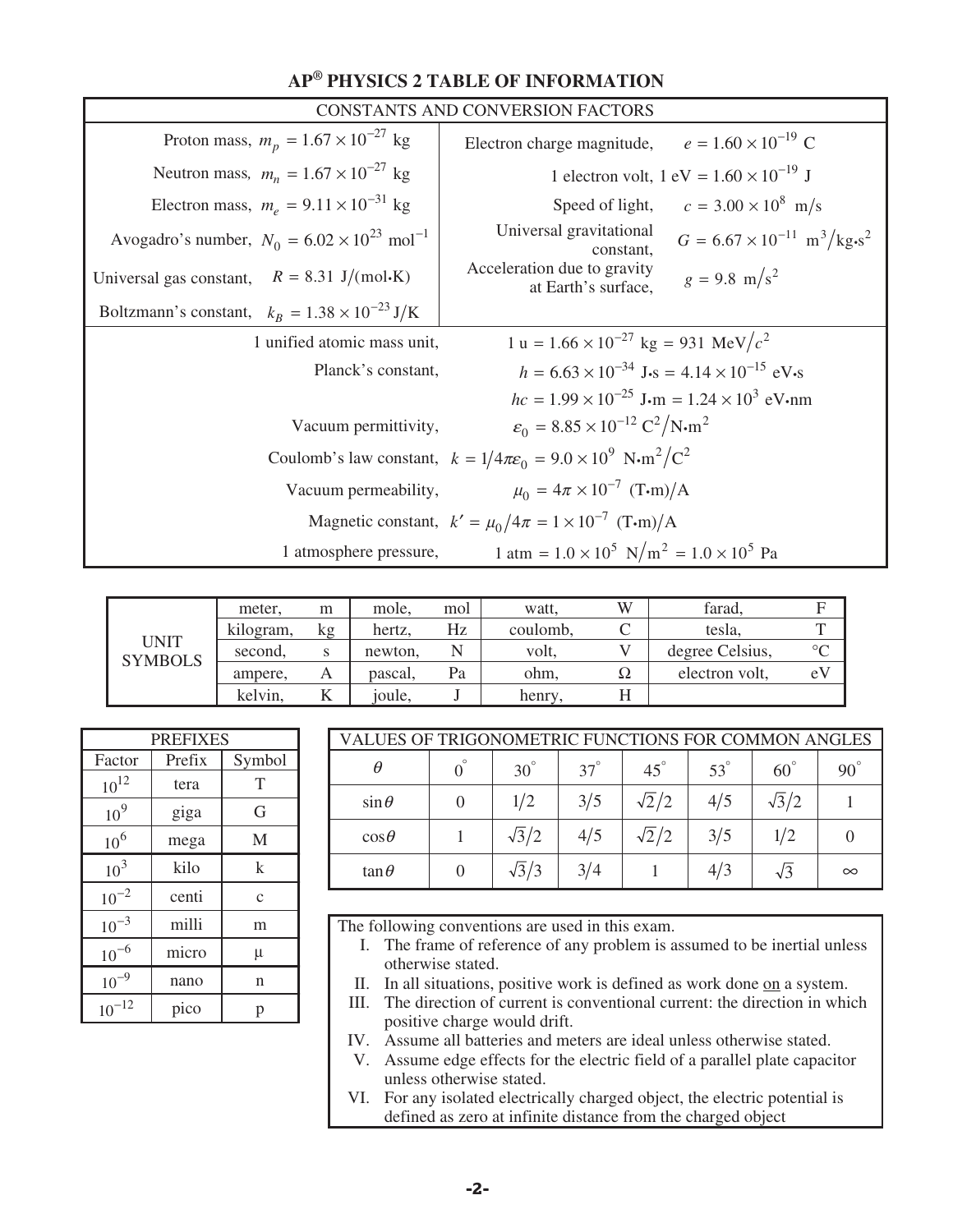$\Gamma$ 

| <b>MECHANICS</b>                                                                                                                                                                                                                                                                                                                                                                                                                                                             |                                                                                                                                                                                                                                                                                                                                                                                                                                                                                                                                                                 | <b>ELECTRICITY AND MAGNETISM</b>                                                                                                                                                                                                                                                                                                                                                                                                                                                         |                                                                                                                                                                                                                                                                                                                                                                                                                                                                                                       |  |  |  |  |
|------------------------------------------------------------------------------------------------------------------------------------------------------------------------------------------------------------------------------------------------------------------------------------------------------------------------------------------------------------------------------------------------------------------------------------------------------------------------------|-----------------------------------------------------------------------------------------------------------------------------------------------------------------------------------------------------------------------------------------------------------------------------------------------------------------------------------------------------------------------------------------------------------------------------------------------------------------------------------------------------------------------------------------------------------------|------------------------------------------------------------------------------------------------------------------------------------------------------------------------------------------------------------------------------------------------------------------------------------------------------------------------------------------------------------------------------------------------------------------------------------------------------------------------------------------|-------------------------------------------------------------------------------------------------------------------------------------------------------------------------------------------------------------------------------------------------------------------------------------------------------------------------------------------------------------------------------------------------------------------------------------------------------------------------------------------------------|--|--|--|--|
| $v_x = v_{x0} + a_x t$<br>$x = x_0 + v_{x0}t + \frac{1}{2}a_xt^2$<br>$v_r^2 = v_{r0}^2 + 2a_r(x - x_0)$<br>$\vec{a} = \frac{\sum \vec{F}}{m} = \frac{F_{net}}{m}$<br>$ \vec{F}_f  \leq \mu  \vec{F}_n $<br>$a_c = \frac{v^2}{r}$<br>$\vec{p} = m\vec{v}$<br>$\Delta \vec{p} = \vec{F} \Delta t$<br>$K=\frac{1}{2}mv^2$<br>$\Delta E = W = F_{\parallel} d = F d \cos \theta$<br>$P = \frac{\Delta E}{\Delta t}$<br>$\theta = \theta_0 + \omega_0 t + \frac{1}{2} \alpha t^2$ | $a = acceleration$<br>$A =$ amplitude<br>$d =$ distance<br>$E =$ energy<br>$F =$ force<br>$=$ frequency<br>f<br>$I =$ rotational inertia<br>$K =$ kinetic energy<br>$k =$ spring constant<br>$L =$ angular momentum<br>$\ell$ = length<br>$m =$ mass<br>$P = power$<br>$p =$ momentum<br>$r =$ radius or separation<br>$T = period$<br>$t = \text{time}$<br>$U =$ potential energy<br>$v = speed$<br>$W =$ work done on a<br>system<br>$x = position$<br>$y = height$<br>$\alpha$ = angular acceleration<br>$\mu$ = coefficient of friction<br>$\theta$ = angle | $\left \vec{F}_E\right  = \frac{1}{4\pi\epsilon_0} \frac{ q_1 q_2 }{r^2}$<br>$\vec{E} = \frac{\vec{F}_E}{a}$<br>$\left \vec{E}\right  = \frac{1}{4\pi\epsilon_0} \frac{ q }{r^2}$<br>$\Delta U_E = q \Delta V$<br>$V = \frac{1}{4\pi\epsilon_0} \frac{q}{r}$<br>$ \vec{E}  = \left \frac{\Delta V}{\Delta r}\right $<br>$\Delta V = \frac{Q}{C}$<br>$C = \kappa \varepsilon_0 \frac{A}{d}$<br>$E = \frac{Q}{\varepsilon_0 A}$<br>$U_C = \frac{1}{2}Q\Delta V = \frac{1}{2}C(\Delta V)^2$ | $A = \text{area}$<br>$B =$ magnetic field<br>$C =$ capacitance<br>$d =$ distance<br>$E =$ electric field<br>$\mathcal{E} = \text{emf}$<br>$F =$ force<br>$I = current$<br>$\ell$ = length<br>$P = power$<br>$Q = \text{charge}$<br>$q =$ point charge<br>$R =$ resistance<br>$r =$ separation<br>$t = \text{time}$<br>$U =$ potential (stored)<br>energy<br>$V =$ electric potential<br>$v = speed$<br>$\kappa$ = dielectric<br>constant<br>$\rho$ = resistivity<br>$\theta$ = angle<br>$\Phi =$ flux |  |  |  |  |
| $\omega = \omega_0 + \alpha t$<br>$x = A\cos(\omega t) = A\cos(2\pi ft)$<br>$x_{cm} = \frac{\sum m_i x_i}{\sum m_i}$<br>$\vec{\alpha} = \frac{\sum \vec{\tau}}{I} = \frac{\vec{\tau}_{net}}{I}$<br>$\tau = r_{\perp} F = rF \sin \theta$<br>$L = I\omega$<br>$\Delta L = \tau \Delta t$<br>$K = \frac{1}{2}I\omega^2$<br>$\left \vec{F}_s\right  = k \vec{x} $                                                                                                               | $\tau$ = torque<br>$\omega$ = angular speed<br>$U_s = \frac{1}{2}kx^2$<br>$\Delta U_g$ = mg $\Delta y$<br>$T=\frac{2\pi}{\omega}=\frac{1}{f}$<br>$T_s = 2\pi \sqrt{\frac{m}{L}}$<br>$T_p = 2\pi \sqrt{\frac{\ell}{g}}$<br>$ \vec{F}_g  = G \frac{m_1 m_2}{r^2}$<br>$\vec{g} = \frac{\vec{F}_g}{\sigma}$<br>$U_G = -\frac{G m_1 m_2}{r}$                                                                                                                                                                                                                         | $I = \frac{\Delta Q}{\Delta t}$<br>$R = \frac{\rho \ell}{A}$<br>$P = I \Delta V$<br>$I = \frac{\Delta V}{R}$<br>$R_s = \sum_i R_i$<br>$\frac{1}{R_p} = \sum_i \frac{1}{R_i}$<br>$C_p = \sum_i C_i$<br>$\frac{1}{C_s} = \sum_i \frac{1}{C_i}$<br>$B=\frac{\mu_0}{2\pi}\frac{I}{r}$                                                                                                                                                                                                        | $\vec{F}_M = q\vec{v} \times \vec{B}$<br>$ \vec{F}_M  =  q\vec{v}   \sin \theta   \vec{B} $<br>$\vec{F}_M = I \vec{\ell} \times \vec{B}$<br>$ \vec{F}_M  =  \vec{I} \vec{\ell}  \sin \theta    \vec{B} $<br>$\Phi_B = \vec{B}\!\!\cdot\!\vec{A}$<br>$\Phi_B =  \vec{B}  \cos \theta  \vec{A} $<br>$\mathcal{E}=-\frac{\Delta \Phi_B}{\Delta t}$<br>$\mathcal{E} = B \ell v$                                                                                                                           |  |  |  |  |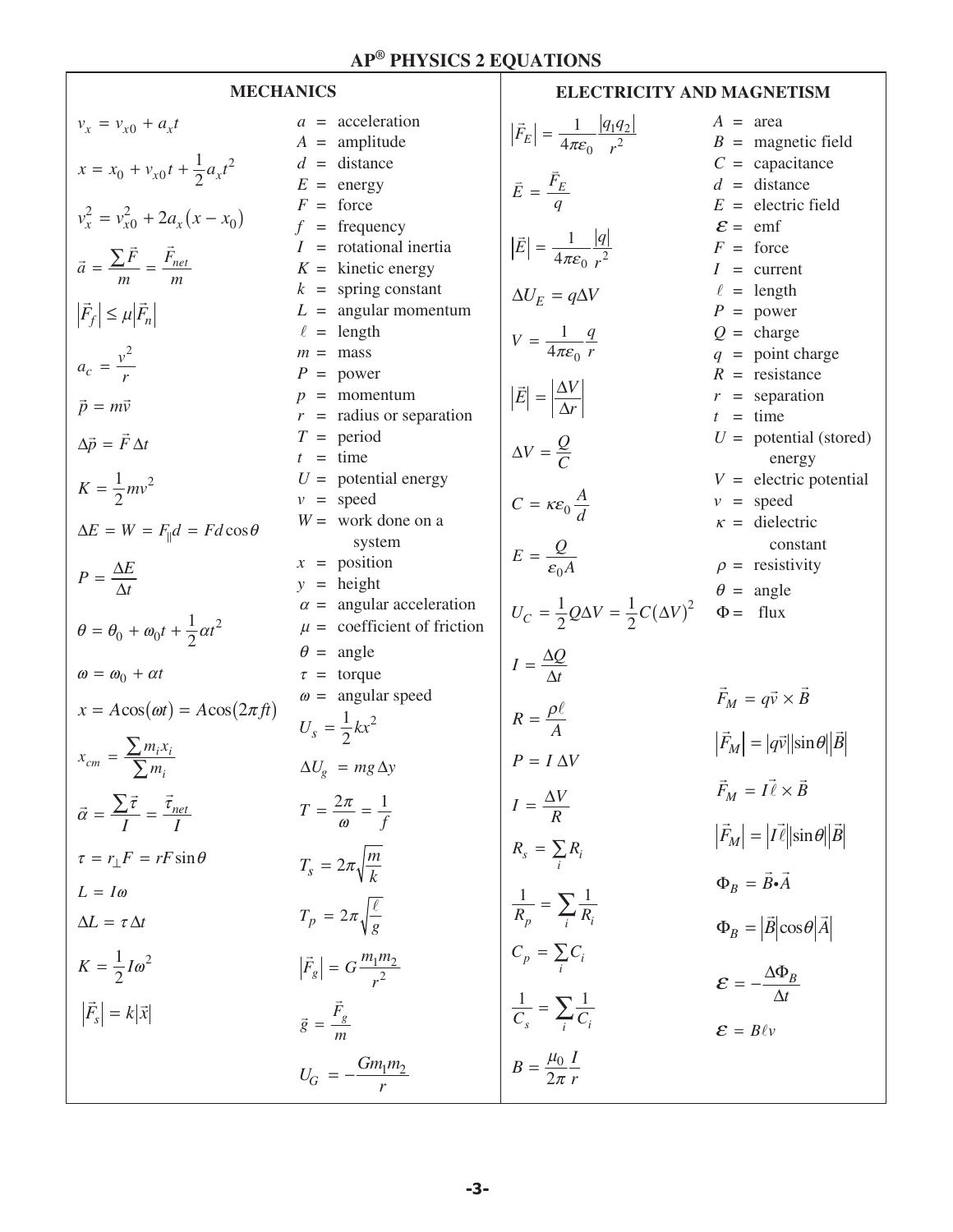|                                                                                                                                                                                                                                                                    | FLUID MECHANICS AND THERMAL PHYSICS                                                                                                                                                                                                                                                                                                              | <b>WAVES AND OPTICS</b>                                                                                                                                                                                                                                             |                                                                                                                                                                                                                                                           |  |  |  |
|--------------------------------------------------------------------------------------------------------------------------------------------------------------------------------------------------------------------------------------------------------------------|--------------------------------------------------------------------------------------------------------------------------------------------------------------------------------------------------------------------------------------------------------------------------------------------------------------------------------------------------|---------------------------------------------------------------------------------------------------------------------------------------------------------------------------------------------------------------------------------------------------------------------|-----------------------------------------------------------------------------------------------------------------------------------------------------------------------------------------------------------------------------------------------------------|--|--|--|
| $\rho = \frac{m}{V}$<br>$P = \frac{F}{\lambda}$<br>$P = P_0 + \rho gh$<br>$F_b = \rho Vg$<br>$A_1v_1 = A_2v_2$<br>$P_1 + \rho g y_1 + \frac{1}{2} \rho {v_1}^2$<br>$= P_2 + \rho g y_2 + \frac{1}{2} \rho {v_2}^2$<br>$\frac{Q}{\Delta t} = \frac{kA \Delta T}{I}$ | $A = \text{area}$<br>$F =$ force<br>$h =$ depth<br>$k =$ thermal conductivity<br>$K =$ kinetic energy<br>$L =$ thickness<br>$m =$ mass<br>$n =$ number of moles<br>$N =$ number of molecules<br>$P =$ pressure<br>$Q$ = energy transferred to a<br>system by heating<br>$T =$ temperature<br>$t =$ time<br>$U =$ internal energy<br>$V =$ volume | $\lambda = \frac{v}{f}$<br>$n=\frac{c}{v}$<br>$n_1 \sin \theta_1 = n_2 \sin \theta_2$<br>$\frac{1}{s_i} + \frac{1}{s_o} = \frac{1}{f}$<br>$ M  = \left \frac{h_i}{h_o}\right  = \left \frac{s_i}{s_o}\right $<br>$\Delta L = m \lambda$<br>$d\sin\theta = m\lambda$ | $d =$ separation<br>$f = \text{frequency}$ or<br>focal length<br>$h =$ height<br>$L =$ distance<br>$M =$ magnification<br>$m =$ an integer<br>$n =$ index of<br>refraction<br>$s = distance$<br>$v = speed$<br>$\lambda$ = wavelength<br>$\theta$ = angle |  |  |  |
| $PV = nRT = Nk_B T$                                                                                                                                                                                                                                                | $v = speed$                                                                                                                                                                                                                                                                                                                                      |                                                                                                                                                                                                                                                                     | <b>GEOMETRY AND TRIGONOMETRY</b>                                                                                                                                                                                                                          |  |  |  |
| $K=\frac{3}{2}k_BT$<br>$W = -P\Delta V$<br>$\Delta U = Q + W$                                                                                                                                                                                                      | $W =$ work done on a system<br>$y = height$<br>$\rho$ = density                                                                                                                                                                                                                                                                                  | Rectangle<br>$A = bh$<br>Triangle<br>$A=\frac{1}{2}bh$<br>Circle<br>$A = \pi r^2$                                                                                                                                                                                   | $A = \text{area}$<br>$C =$ circumference<br>$V =$ volume<br>$S =$ surface area<br>$b = \text{base}$<br>$h =$ height<br>$\ell =$ length<br>$w = \text{width}$<br>$r =$ radius                                                                              |  |  |  |
|                                                                                                                                                                                                                                                                    | <b>MODERN PHYSICS</b>                                                                                                                                                                                                                                                                                                                            | $C=2\pi r$                                                                                                                                                                                                                                                          |                                                                                                                                                                                                                                                           |  |  |  |
| $E = hf$<br>$K_{\text{max}} = hf - \phi$<br>$\lambda = \frac{h}{\sqrt{2}}$<br>$E = mc^2$                                                                                                                                                                           | $E = energy$<br>$f = \text{frequency}$<br>$K =$ kinetic energy<br>$m =$ mass<br>$p =$ momentum<br>$\lambda$ = wavelength<br>$\phi$ = work function                                                                                                                                                                                               | Rectangular solid<br>$V = \ell wh$<br>Cylinder<br>$V = \pi r^2 \ell$<br>$S = 2\pi r \ell + 2\pi r^2$<br>Sphere<br>$V = \frac{4}{3}\pi r^3$<br>$S = 4\pi r^2$                                                                                                        | Right triangle<br>$c^2 = a^2 + b^2$<br>$\sin\theta = \frac{a}{b}$<br>$\cos\theta = \frac{b}{\sqrt{2}}$<br>$\tan \theta = \frac{a}{b}$<br>$\mathfrak a$<br>$90^\circ$<br>$\theta$<br>$\boldsymbol{b}$                                                      |  |  |  |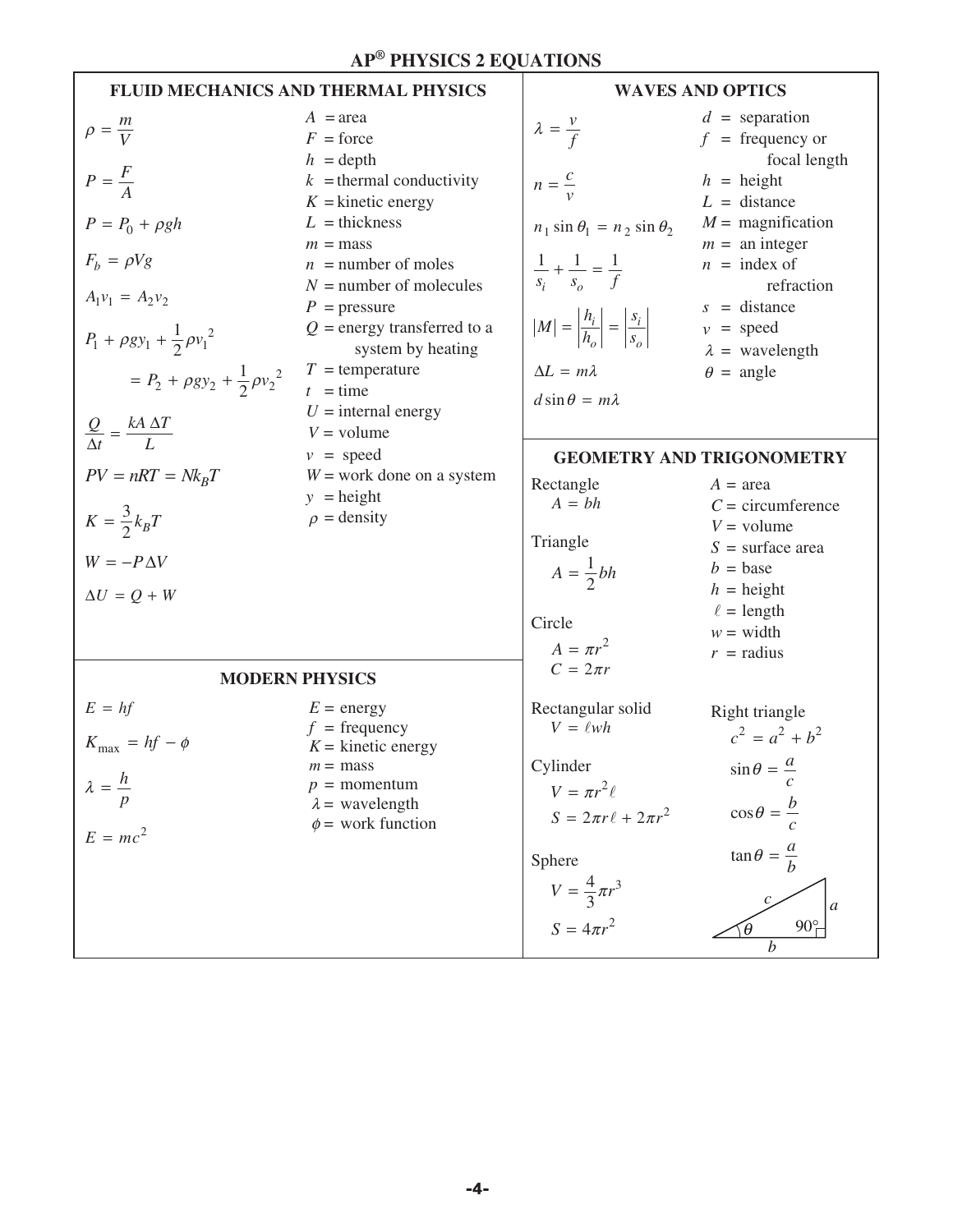#### **PHYSICS 2**

**Section II** 

**Time—1 hour and 30 minutes** 

#### **4 Questions**

**Directions:** Questions 1 and 4 are short free-response questions that require about 20 minutes each to answer and are worth 10 points each. Questions 2 and 3 are long free-response questions that require about 25 minutes each to answer and are worth 12 points each. Show your work for each part in the space provided after that part.

|               |       | $\times$ $\times$ $\times$ $\times$ $\times$ |                                     |  | $\times$ $\times$                   |              | $\times$ $\times$ $\times$ |              | ×        | $\mathsf{X}$               | $\times$ $\times$ |          | $\mathsf{X}$ |
|---------------|-------|----------------------------------------------|-------------------------------------|--|-------------------------------------|--------------|----------------------------|--------------|----------|----------------------------|-------------------|----------|--------------|
| $\mathcal{V}$ |       | $\times$ $\times$ $\times$ $\times$ $\times$ |                                     |  | $x_{v}$ x                           | $\mathsf{X}$ | $\mathsf{X}$               | $\mathsf{X}$ | $\times$ | $\mathsf{X}$               | $v^{\times}$      | $\times$ | $\mathsf{X}$ |
|               | – × I |                                              | $\times$ $\times$ $\times$ $\times$ |  | $\times$ $\times$ $\times$ $\times$ |              |                            |              | $\times$ | l×.                        | $\times$          | – × I    | $\mathsf{X}$ |
| Conducting    |       | $\times$ $\times$ $\times$ $\times$ $\times$ |                                     |  | $\times$ $\times$                   | $\mathsf{X}$ | $\times$ $\times$          |              | $\times$ | $\times$ $\times$ $\times$ |                   |          | $\mathsf{X}$ |
| Loop          |       | $\times$ $\times$ $\times$ $\times$ $\times$ |                                     |  | $\times$ $\times$ $\times$ $\times$ |              |                            |              | $\times$ | $\times$ $\times$ $\times$ |                   |          | $\mathsf{X}$ |
|               |       | Time $t_1$                                   |                                     |  | Time $t_2$                          |              |                            |              |          |                            | Time $t_3$        |          |              |

1. (10 points, suggested time 20 minutes)

The figures above show a rectangular conducting loop at three instants in time. The loop moves at a constant speed *v* into and through a region of constant, uniform magnetic field *B* directed into the page. The magnetic field is zero outside the region.

(a) In a coherent paragraph-length response, compare the magnitude and direction of the current at times  $t_1$ ,  $t_2$ , and  $t_3$ . Include an explanation of why there is or is not a current and the direction of the current if one is present. Use fundamental physics concepts and principles in your explanation.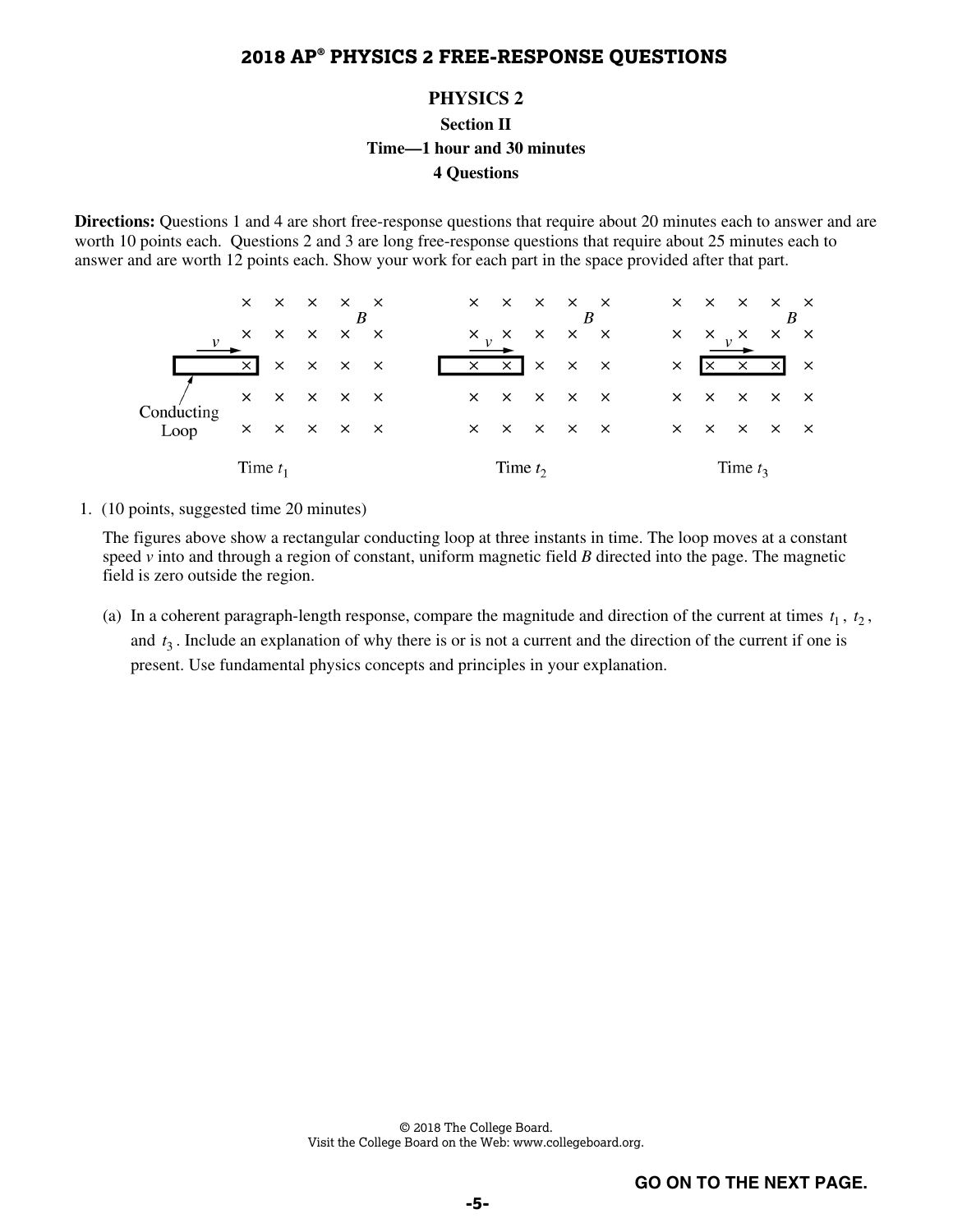(b) The loop is removed. A proton traveling to the right in the plane of the page, as shown below, then enters the region of magnetic field with a speed  $v = 3.0 \times 10^5$  m/s. The magnitude of the field is 0.030 T. The effects of gravity are negligible.

- i. Calculate the magnitude of the force on the proton as it enters the field.
- ii. On the figure below, sketch a possible path of the proton as it travels through the magnetic field. Clearly label the path P1.

|        |          | $\times$ $\times$ $\times$ $\times$ $\times$ |  |  |
|--------|----------|----------------------------------------------|--|--|
|        |          | $\times$ $\times$ $\times$ $\times$ $\times$ |  |  |
| Proton |          | $\times$ $\times$ $\times$ $\times$ $\times$ |  |  |
|        | $\times$ | $\times$ $\times$ $\times$ $\times$          |  |  |
|        | $\times$ | $\times$ $\times$ $\times$ $\times$          |  |  |

- iii. A second proton now enters the magnetic field at the same point and from the same direction but at a greater speed than the first proton. On the figure above, draw the path of the second proton as it travels through the field. Clearly label the path P2.
- iv. Next an electric field is applied in the same region as the magnetic field, such that there is no net force on the first proton as it enters the region. Calculate the magnitude and indicate the direction of the electric field relative to the coordinate system shown in part (b).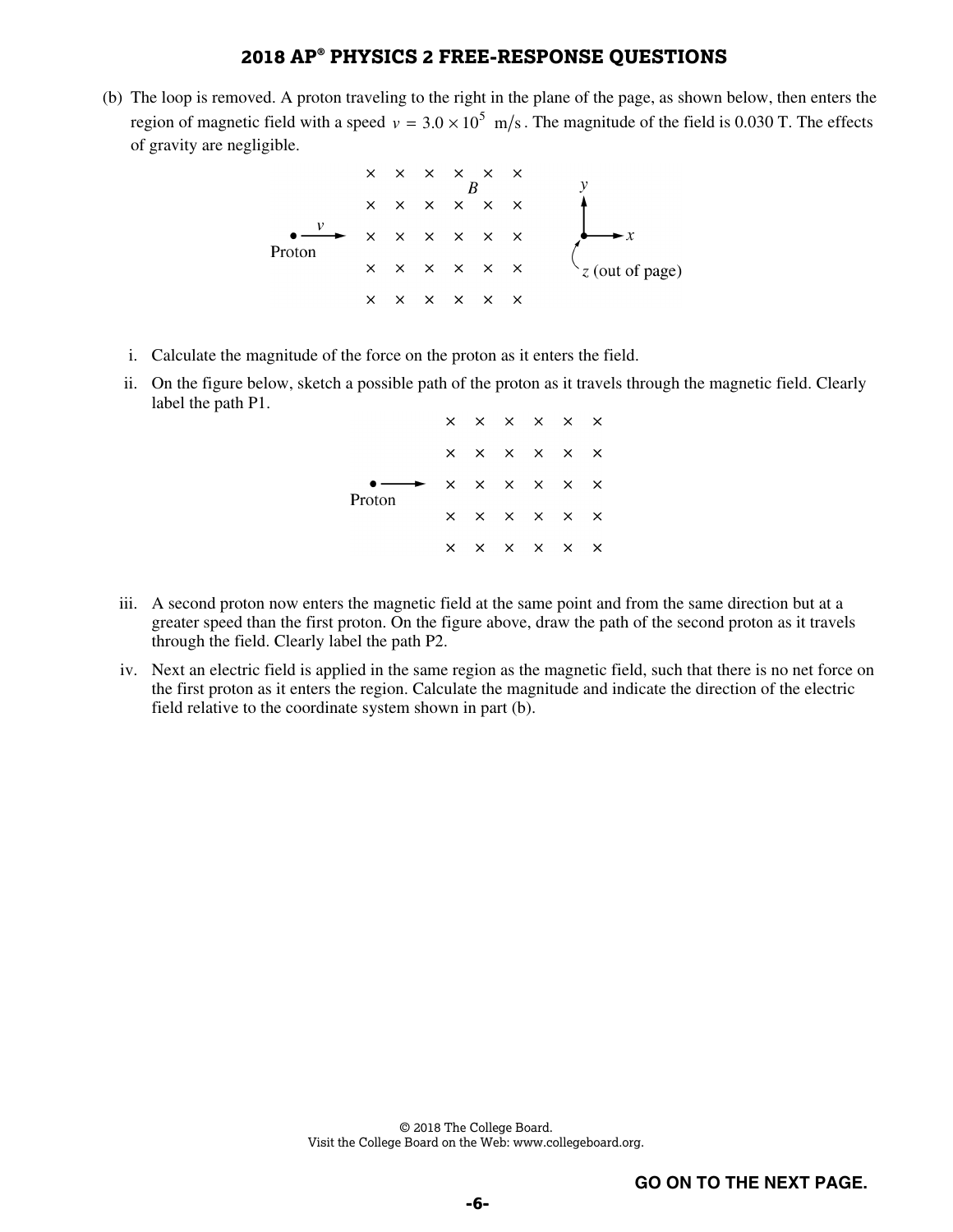

#### 2. (12 points, suggested time 25 minutes)

Students are given resistor 1 with resistance  $R_1$  connected in series with the parallel combination of a switch S and resistor 2 with resistance  $R_2$ , as shown above. The circuit elements cannot be disconnected from each other, and other circuit components can only be connected at points *A* and *B*. The students also are given an ammeter and one 9 V battery. The teacher instructs the students to take measurements that can be used to determine *R*<sup>1</sup> and  $R_2$ .

(a) Complete the diagram below to show how the ammeter and the battery should be connected to experimentally determine the resistance of each resistor. Describe the experiment by listing the measurements to be taken and explaining how the measurements would be used to calculate resistances  $R_1$ and  $R_2$ .

Complete the Diagram Describe the Experiment



A second group of students is given a combination of circuit elements that is similar to the previous one but has an initially uncharged capacitor in series with the open switch, as shown above. The combination is placed in a circuit with a power supply so that the potential difference between *A* and *B* is maintained at 9 V. The students close the switch and immediately begin to record the current through point *B*. The initial current is 0.9 A, and after a long time the current is 0.3 A.

(b)

- i. Compare the currents through resistor 1, resistor 2, and the switch immediately after the switch is closed to the currents a long time after the switch is closed. Specifically state if any current is zero.
- ii. Calculate the values of  $R_1$  and  $R_2$ .
- iii. Determine the potential difference across the capacitor a long time after the switch is closed.

A third group of students now uses the combination of circuit elements with the capacitor. They connect it to a 9 V battery that they treat as ideal but which is actually not ideal and has internal resistance.

(c) How does the third group's value of  $R_1$  calculated from the data they collected compare to the second group's value? Explain your reasoning with reference to physics principles and/or mathematical models.

> © 2018 The College Board. Visit the College Board on the Web: www.collegeboard.org.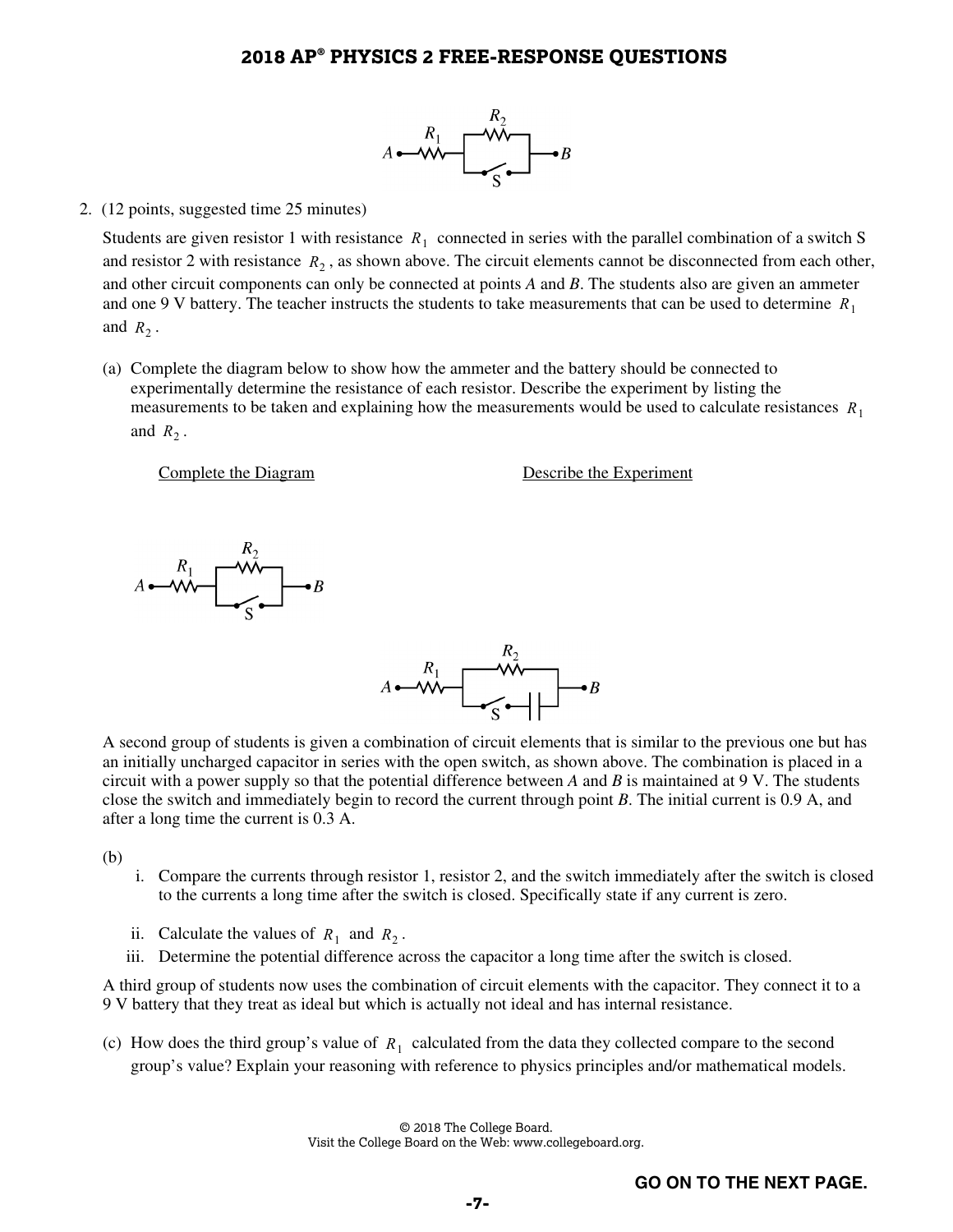

#### 3. (12 points, suggested time 25 minutes)

Monochromatic light of frequency *f* shines on a metal, as shown above. The frequency of the light is varied, and for some frequencies electrons are emitted from the metal. The maximum kinetic energy  $K_e$  of the emitted electrons is measured as a function of the frequency of the light.

- (a)
- i. Based on conservation of energy, the relationship between  $K_e$  and f is predicted to be  $Af = B + K_e$ when  $f > f_0$  and  $K_e = 0$  when  $f \le f_0$ , where *A* and *B* are positive constants. A graph of this relationship is shown below. Indicate which aspects of the graph correspond to *A*and *B*. Also, explain the physical meaning of  $A$ ,  $B$ , and  $f_0$ .



- ii. Explain the physical meaning of the horizontal section of the graph between the origin and  $f_0$ .
- iii. A second metal with different properties than the first metal is now used. On the figure below, the dashed lines are the same lines shown in the previous graph. Sketch lines on the figure below that could represent the data for the second metal. Explain one difference between the two graphs.



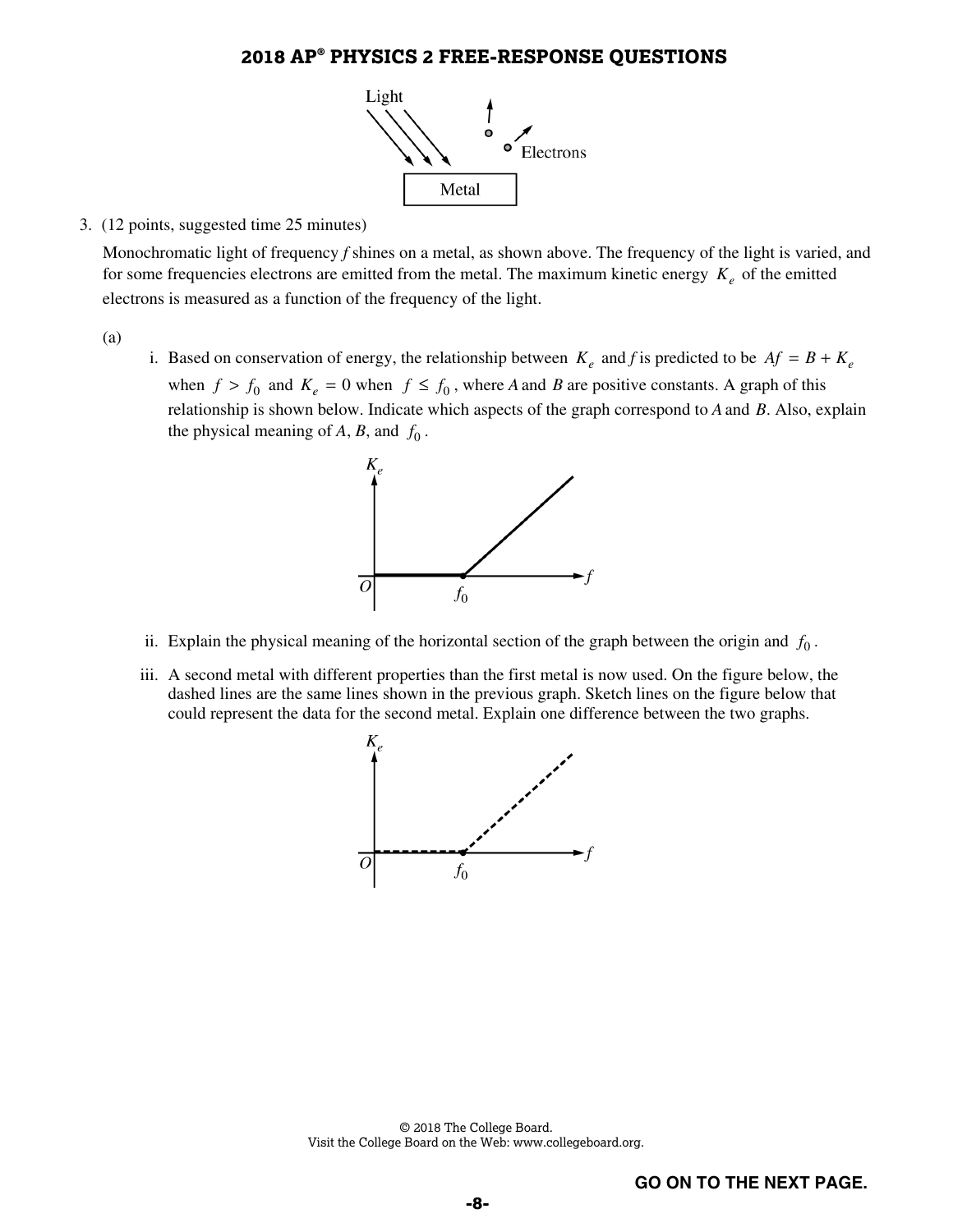(b) The figure below shows an electroscope. A sphere is connected by a vertical bar to the leaves, which are thin, light strips of material. The sphere, leaves, and bar are all made of metal. The electroscope initially has a negative charge, so the leaves are separated.



- i. Ultraviolet (UV) light shines on the sphere, causing the leaves of the electroscope to move closer together. Explain why this happens.
- ii. Green light then shines on an identical negatively charged electroscope. No movement of the leaves is observed. Explain why the green light does not make the leaves move, while the UV light does.
- (c) The brightness of the green light is increased until the intensity (power per unit area) is the same as that of the UV light. What aspect of the green light changes when its brightness is increased? Would shining the brighter green light on the electroscope result in movement of the leaves? Explain why or why not.